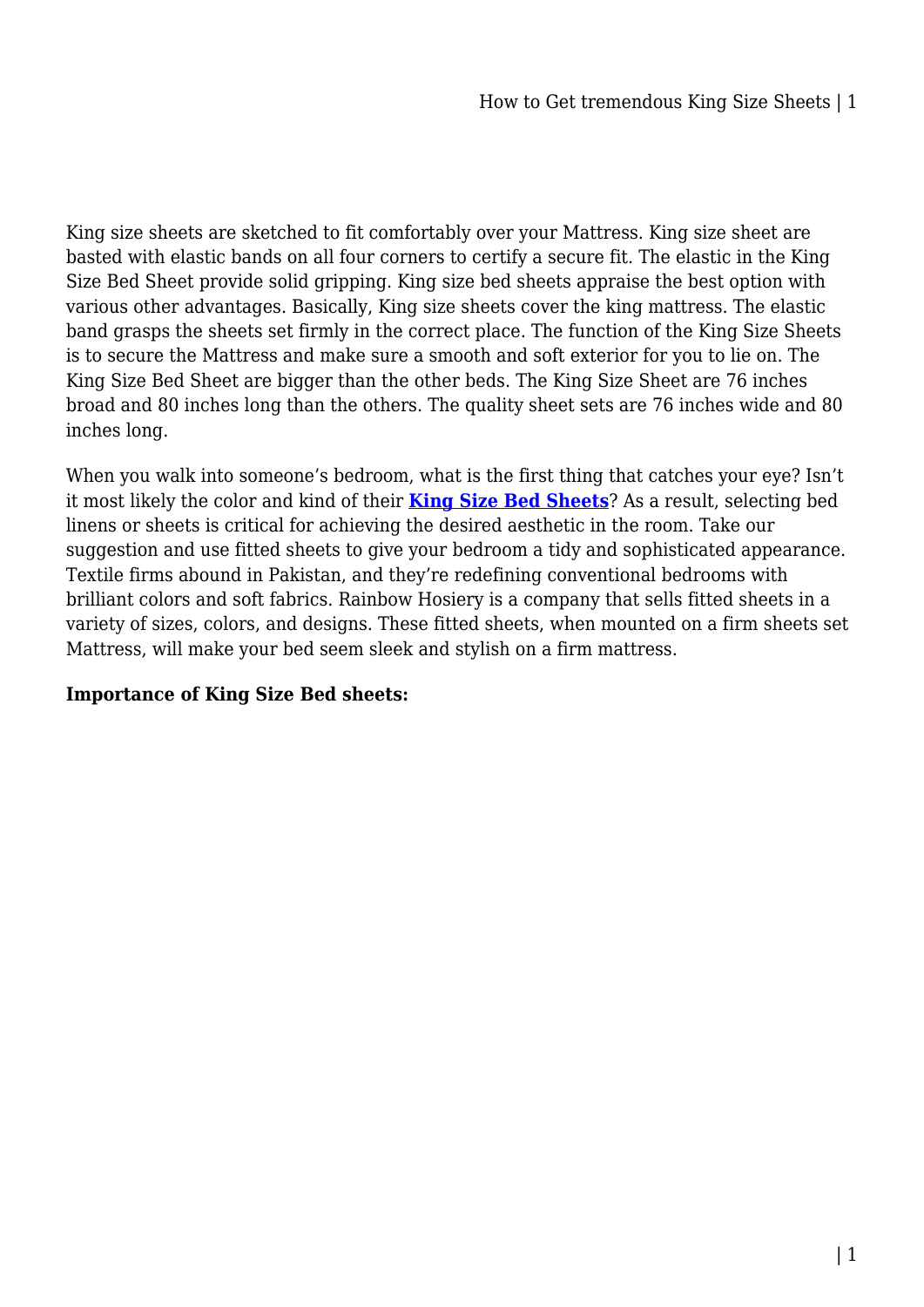

But first, let's discuss why King Size Sheets are so vital. Alternatively, why do we require them? Because it is critical to keep your Mattress nice, clean. To preserve your King Size Bed Sheet from objects or occurrences that might harm them, you must use appropriate and correct linen. Rainbow Hosiery offers a variety of fitted sheets, including single fitted sheets, double fitted sheets, king size bed sheets, and queen size mattress sheets, to name a few.

# **Comfortable Bed in Less time:**

In order to get a good night's sleep, you must prioritize comfort. A wrinkled or disorganized sheet set can make you feel uneasy on many occasions. That is when the usage of a suitable sheet set will come in helpful and provide you with a pleasant sensation of relaxation while sleeping. King size sheets, rather than flat sheets, are another excellent suggestion for your children's beds. It will reduce the chances of them falling over, which is especially important when kids spend most of their time playing in their beds.

Last but not least, King Size Sheet are the finest alternative for you in this day and age when time is literally money, and your routine is so hectic that you may not have much time to arrange your bed or sheets. Because you don't have to modify or fold it like other sheets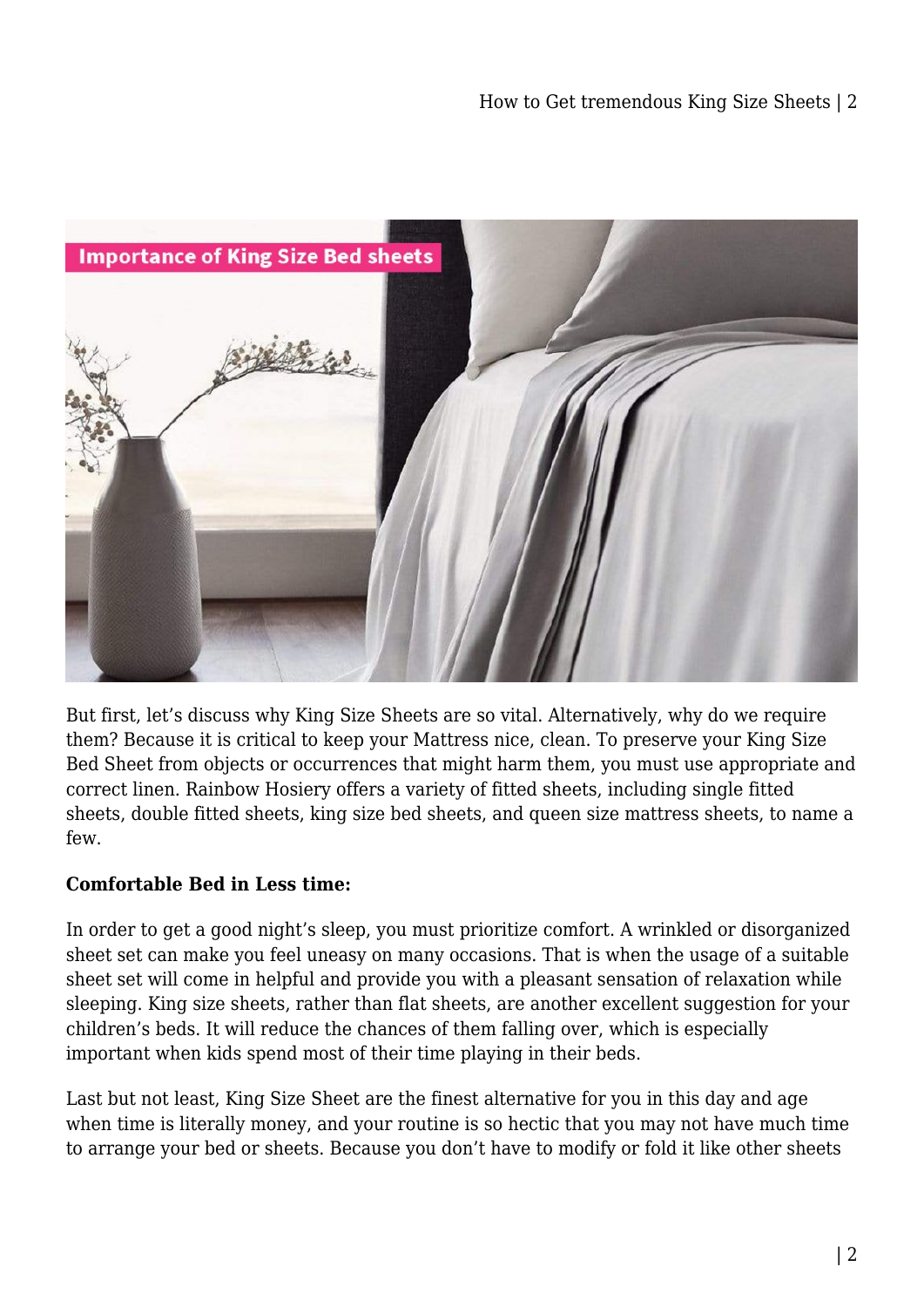because it's already tailored to the size of the Mattress, it takes significantly less time to apply and replace.

#### **Why are King Size Sheets Needed?**



The mattress cover is required to maintain your Mattress clean and comfy so that you may use it for an extended period of time. Sweat, hair color, and natural oils created by our bodies are just a few of the things that might harm the quality of your Mattress. The usage of suitable **[King Size Sheets](https://mattressoffers.com.au/sheet-set/king-sheet-set/)** can assist in safeguarding your Mattress from items that will harm your bed linen's condition. King size bed sheet come in a variety of sizes, including king size sheets, queen size, king size, and king size bed sheets.

#### **Time saving and comfy:**

When we sleep in a rumpled bed, we normally feel uneasy. This issue will be resolved by using the right sheet set. Your bed will always appear neat. These King Size Sheet are ideal for usage in your child's room. Your children's risk of falling will be reduced. King-size bed sheets are significantly better for youngsters than flat sheets, especially when they are playing in their beds.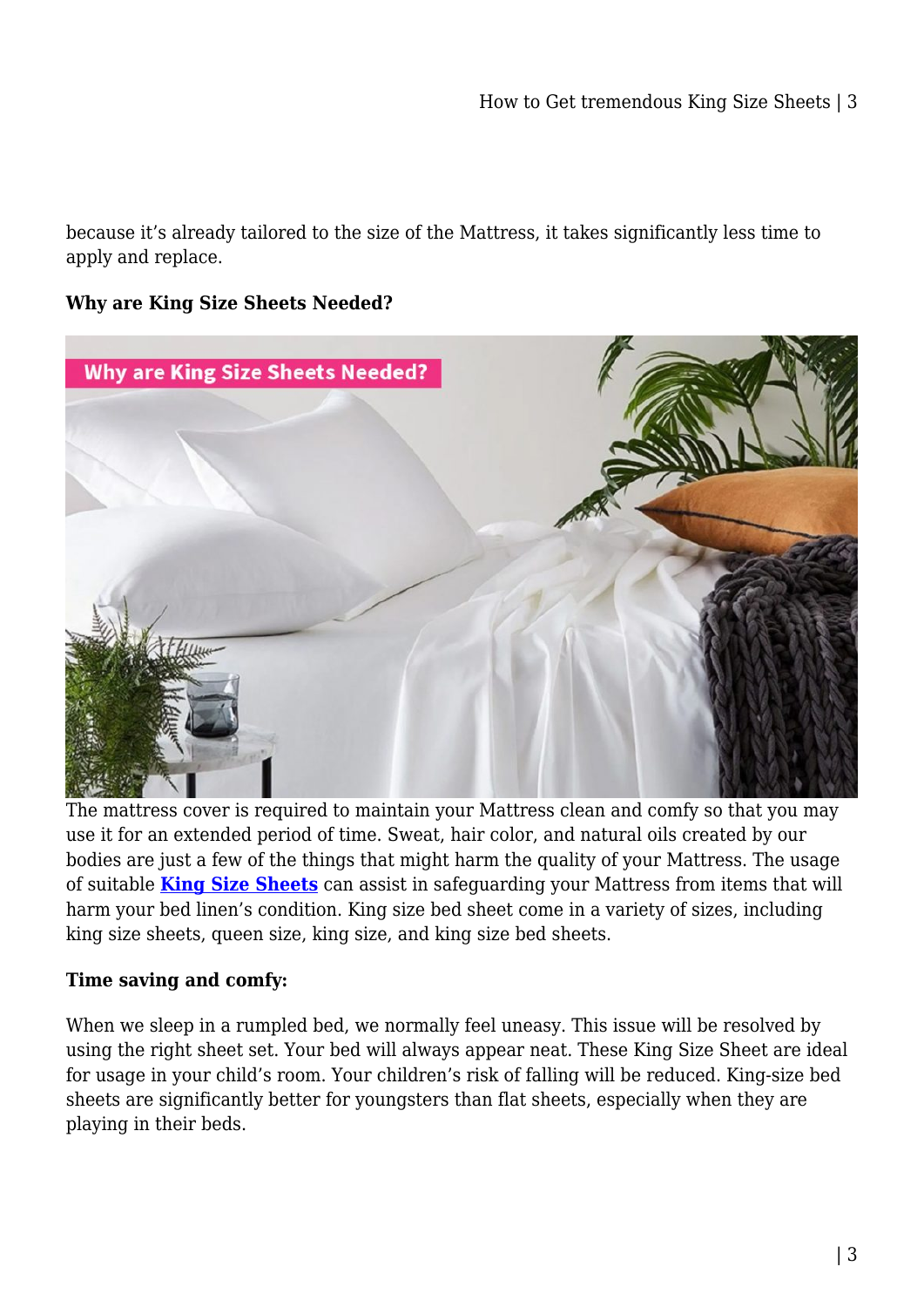King size bed sheet require less time to put on than flat sheets. King size sheets are made to fit the mattress size, as we can see from their design. As a result, unlike a flat sheet, you do not need to fold and adapt it to the mattress size while using it on the bed. Sheets are readily available on the market. They are available as a complete set with top sheets and pillowcases.

### **Benefits of King Size Bed sheets:**



How many restless hours have you spent tossing and turning in your bed, hating the scratchy King Size Bed Sheets you laid on the bed before going to sleep? Almost everyone has experienced the same agony at least ten times in their lives, and many of us are still dealing with it. Rough King Size Sheets, especially those made of wool or low-quality fabrics, are known to induce allergies and disrupt sleep. Sleep deprivation has both emotional and physical consequences. We tend to get irritable and sluggish the next day if we don't get enough sleep. As a result, the materials used in bedsheets have an impact on our health. After a long day at the workplace, we want to get into bed and sleep as soon as possible.